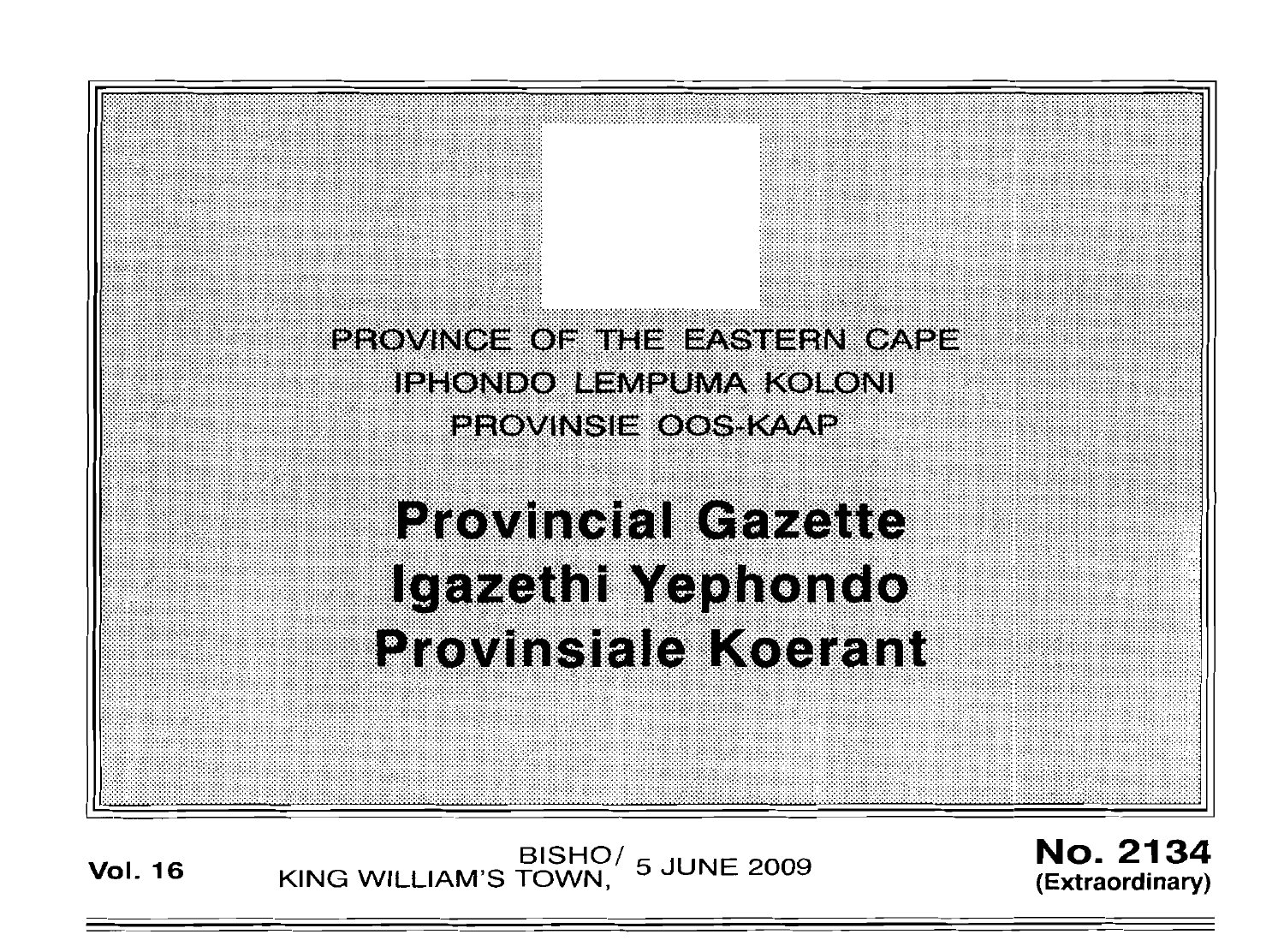| <b>CONTENTS • INHOUD</b> |                       |             |                |  |
|--------------------------|-----------------------|-------------|----------------|--|
| No.                      |                       | Page<br>No. | Gazette<br>No. |  |
|                          | <b>GENERAL NOTICE</b> |             |                |  |
| 208                      |                       |             | 2134           |  |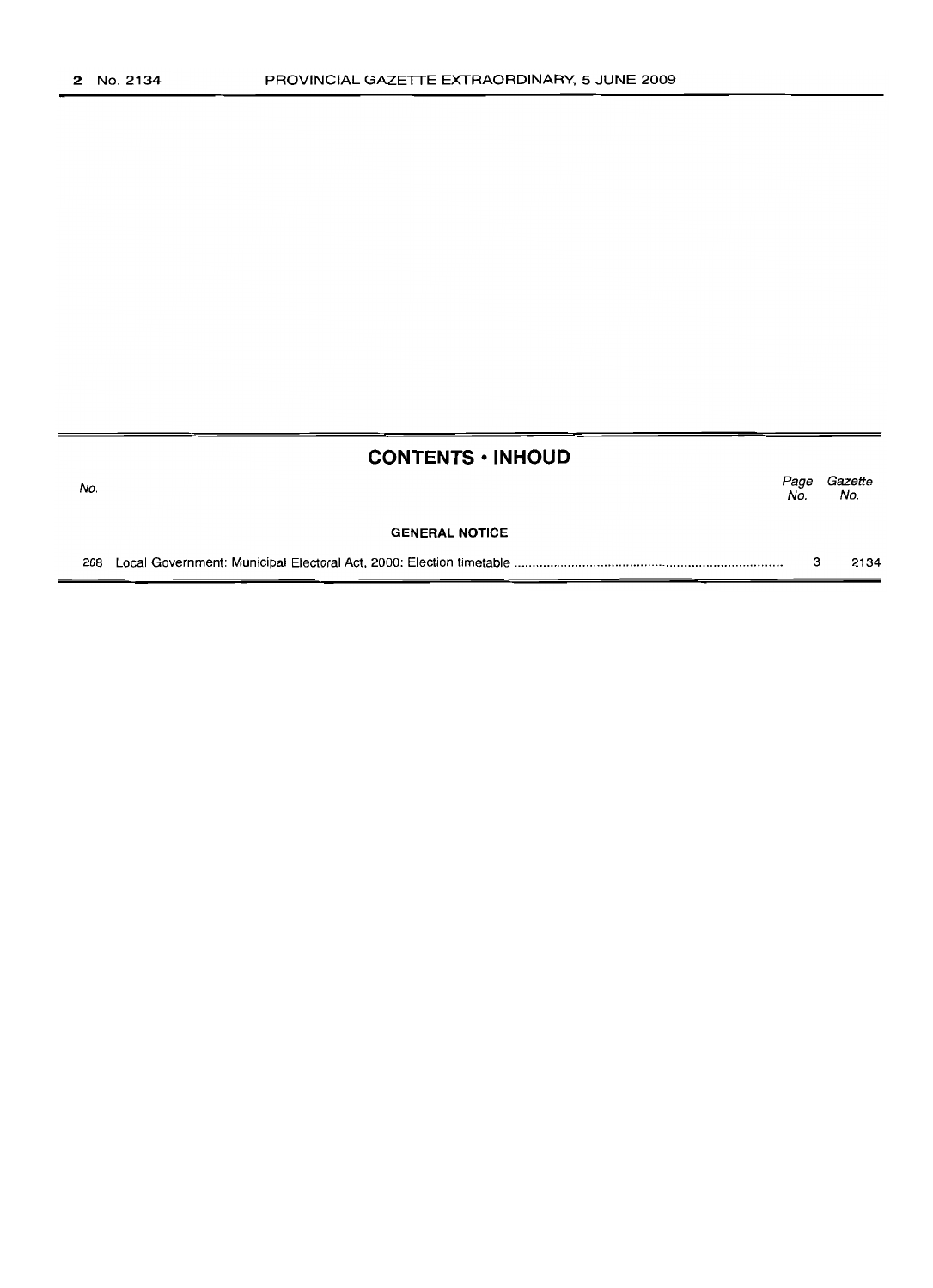# **GENERAL NOTICE**

## **NOTICE 208 OF 2009**

# **ELECTORAL COMMISSION**

# **ELECTION TIMETABLE**

The Electoral Commission hereby gives notice that it has in terms of section 11 of the Local Government: Municipal Electoral Act, 2000, compiled the election timetable set out below to apply to the municipal by-elections to be held on 8 July 2009 in respect of Ward 29 of the Buffalo City [EC125] Municipality and Ward 23 of the Intsika Yethu [EC135] Municipality as proclaimed by Provincial Notice number 31 and 32 of 2009 as published in the Provincial Gazette No. 2'132 of the Eastern Cape Province, dated 1 June 2009. A reference to "section" in this election timetable is a reference to that section in the Local Government: Municipal Electoral Act, 2000 (Act No. 27 of 2000).

# **Cut-off time for act to be performed**

1 An act required in terms of this Act to be performed by not later than a date in the election timetable must be performed before 17:00 on that date, unless otherwise specified.

## **Certification of the voters' roll**

2 By 5 June 2009 the chief electoral officer must certify the segments of the voters' roll for the voting districts to be used in the by-elections in terms of section  $6(2)(a)$ .

# **Notice that lists of addresses of voting stations are available for inspection**

3 By 5 June 2009 the chief electoral officer must give notice that copies of a list of voting stations and their addresses will be available for inspection at the office of the Commission's local representative in terms of section 19(5).

#### **Notice of route of mobile voting stations**

4 If the Commission decides to use mobile voting stations in the byelections, the Commission must by 5 June 2009 give notice of the route, including the locations and estimated times of stopping of each mobile voting station in terms of section 22(1).